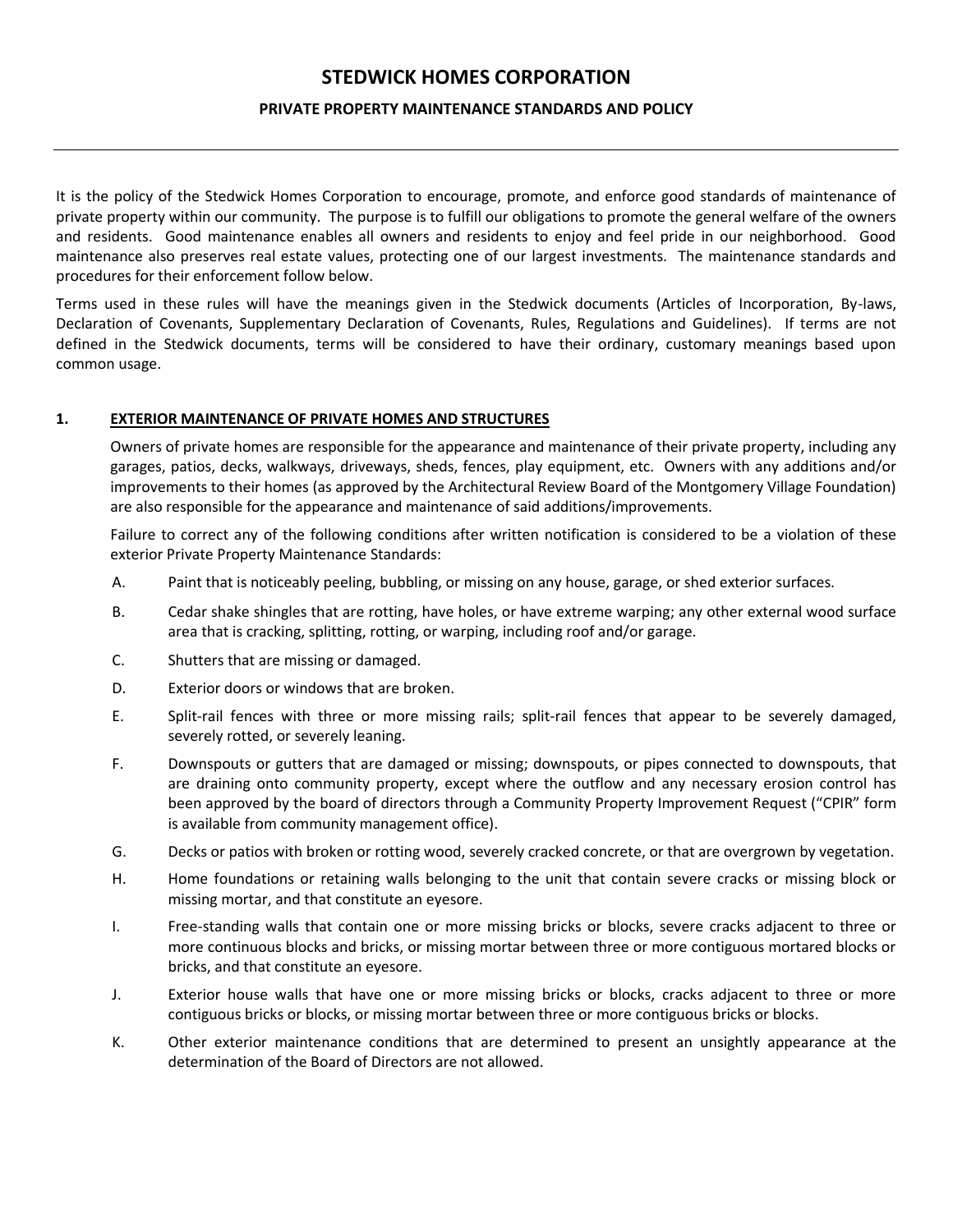### **2. LANDSCAPING AND YARD MAINTENANCE**

The owner of a private home that includes a yard/lot is responsible for the upkeep of the yard/lot, such as seeding, fertilizing, watering, and mowing and the routine pruning and cutting of shrubs/trees and other flora, both for appearance and to remove any overgrowth that impedes pathways.

Failure to correct the following conditions after written notification is considered to be a violation of exterior Private Property Maintenance Standards:

- A. Lawn grass or weeds in excess of 12 inches in height at the maximum.
- B. Gardens or flowerbeds with overgrowth of weeds or grasses.
- C. Composting facilities that include household refuse or vermin, or that present a disorderly appearance.
- D. Pet feces in the yard that were not removed in a timely manner.
- E. Litter or trash that is not removed promptly from yards, decks, or patios.
- F. Stored Items: Front yards must be substantially free of stored items, including but not limited to toys, furniture, trash and recycling containers, yard implements and tools, etc. Rear and side yards may contain stored items only if they are neatly maintained, non-hazardous, and comply with Stedwick's Policy Governing Storage on Private Property. Examples of unacceptable items under any conditions are: indoor furniture and appliances; chemicals and fuels; yard waste not contained in a compost bin; trash or debris; obviously broken or rotting objects that cannot be used for their intended purpose; food.
- G. Insufficient ground cover: In front yards, ground cover must encompass essentially 100% of the ground area. Acceptable ground covers include turf grass, shrubs, mulch, stones, and plants such as pachysandra, liriope, ornamental grasses, mosses, or ivy. Yards with difficult soil and exposure conditions may simply use ornamental grasses or shrubs, or both. In this case, the grasses and shrubs must cover at least 50% of the area and the remaining ground between plants must be mulched to a depth of at least two inches. It is recognized that during summer periods of drought, turf grasses may not thrive. However, once turf grass reaches a point where less than 50% of the area is covered with live vegetation of at least two inches depth, remedial actions must be taken which may include replacement of turf grass with an alternative ground cover. Standards for back yards are less strict than front yards. Two-thirds [67%] coverage in backyards is acceptable. However; erosion and puddles or standing water will not be permitted.
- H. Trees and shrubs must be pruned at least two feet away from and at least 9 feet above any paved path or sidewalk on common property.
- I. Other landscaping and yard maintenance conditions that are determined to present an unsightly appearance at the determination of the Board of Directors are not allowed.

#### **3. NON-OWNER OCCUPIED HOMES AND GROUNDS**

Homeowners who are not occupying their properties are obligated to instruct any tenants and other residents to adhere to these standards. Homeowners must fully inform the residents of these standards.

Home owners are responsible for complying with these standards regardless of who resides in their properties. In no instance may a home owner defer any liability under these and other applicable rules, regulations and policies to renters, tenants, or others. It is specifically the home owner's responsibility to ensure that their tenant(s) and any other resident(s) agree to, and abide by Stedwick's rules, regulations, and policies, including these private property maintenance standards.

#### **4. INSPECTIONS**

In order to ensure compliance with these Private Property Maintenance Standards, the Montgomery Village Foundation covenant control staff and/or community management staff shall perform periodic inspections of the building exteriors and lots of all privately owned properties within Stedwick's defined boundaries as determined by the board of directors. Additional inspections may also be made when alleged violations are reported in writing or by email by employees and duly authorized representatives of the Stedwick Homes Corporation or by residents or owners of homes in Stedwick. Such reports must be signed (if not email) and must include the complainant's name, address, and phone numbers. If complainants request that they be kept anonymous, this will be done.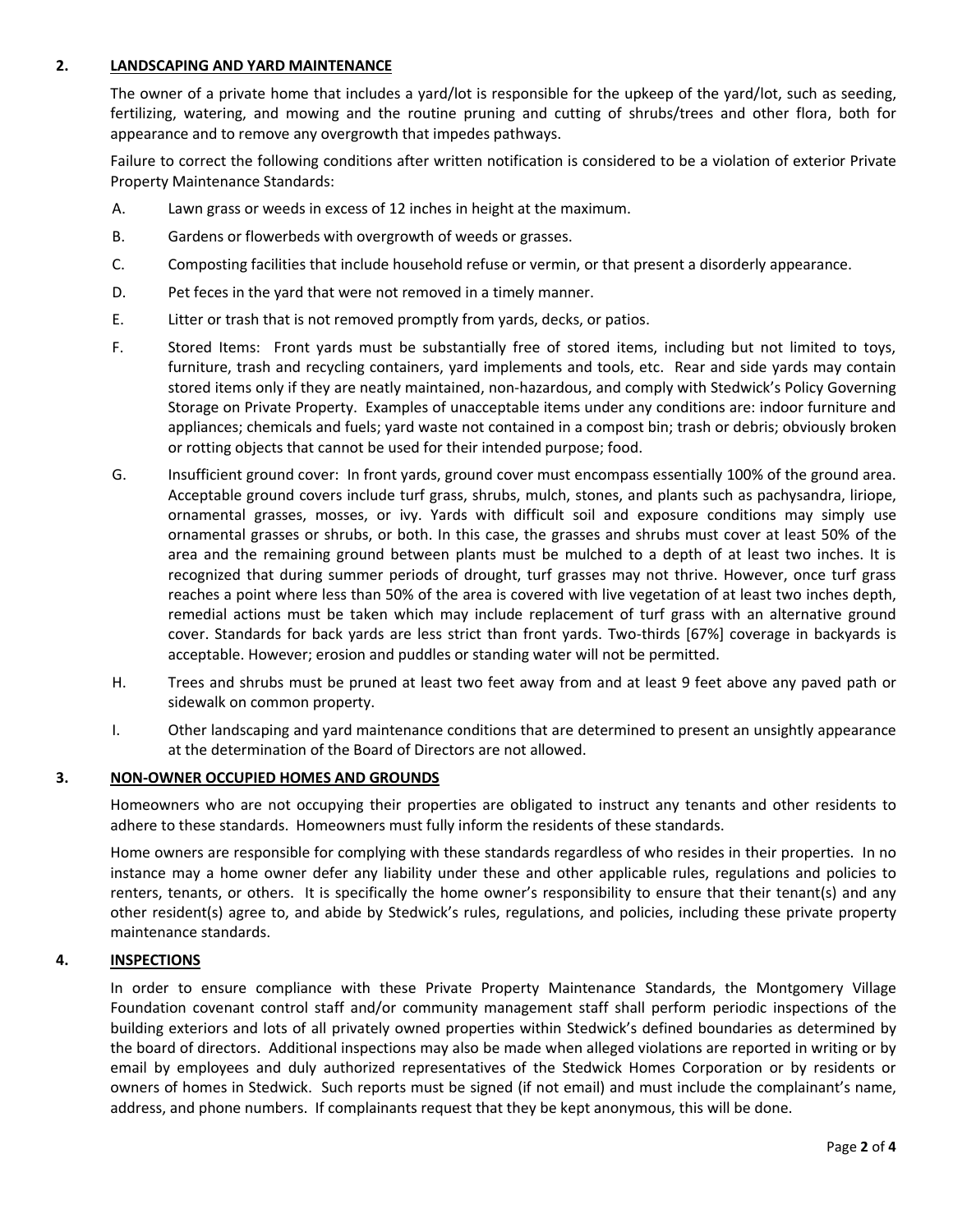Inspections shall be under the jurisdiction of the Stedwick Board of Directors. Reminders of the annual inspections will be published in the *Village News*. This will give owners and residents adequate time to inspect their own properties and community property improvements and to bring them into compliance.

### **5. NON-COMPLIANCES, VIOLATIONS, AND PENALTIES**

When there is a failure to meet these Private Property Maintenance Standards, as verified by the Stedwick Homes Corporation, the following actions may be taken:

- A. The Stedwick Homes Corporation Management Agent will send a letter to the owner of the property clearly identifying the problem with a reference to the relevant portions of the above listed private property maintenance standards.
- B. In most cases, the home owner will be given thirty (30) days to correct the problem or to contact the Stedwick Homes Corporation Management Agent to resolve the problem. In situations involving the storage of debris, trash, or other objects that may create a health or safety problem for the community, the property owner will be given ten (10) days to correct the problem or to contact the Stedwick Homes Corporation Management Agent to resolve the problem. When the property owner contacts the community manager, he/she may request an additional reasonable amount of time, if necessary, to resolve the problem. A new deadline will be set for the correction of the problem, which may be beyond the original thirty (30) days, as the situation warrants.
- C. In the first letter, the home owner will also be notified that he/she may request a hearing in accordance with the Montgomery County Code for Dispute Resolution (Montgomery County Code, Chapter 10B, Article 2, available from Montgomery County), within the original thirty (30) day period or any extension thereto granted. If the property owner requests a hearing, the dispute will be considered to exist and the Stedwick Homes Corporation Procedures for Dispute Resolution will apply.
- D. If, after receiving the first letter, the home owner does not correct the problem within the specified time period, or does not contact Stedwick Homes Corporation community management staff to request additional time in which to correct the problem, or doesn't ask for a hearing invoking the Montgomery County Code for Dispute Resolution, then the matter will be referred to the Stedwick Homes Corporation Board of Directors for further action. The Board may take any and all appropriate actions to resolve the problem, including one or more of the following steps:
	- 1. Direct the Stedwick Homes Corporation community management agent to contact the home owner again if the Board reasonably believes that such effort might resolve the matter.
	- 2. Determine that a violation exists and proceed to enforcement, including any and all appropriate fines and any and all legal action.
	- 3. Schedule a hearing, at which the home owner is requested to attend, if the Board reasonably believes that a hearing might resolve the matter amicably. The hearing will be conducted in accordance with the Stedwick Homes Corporation Procedures for Dispute Resolution. However, if the home owner fails to attend the scheduled hearing, the Board may proceed directly to enforcement if it determines that a violation exists.
	- 4. Take such other action as may reasonably be appropriate under the rules, regulations and covenants of the Stedwick Homes Corporation, including the levying of fines.
		- a. If the Board determines that a violation exists, with or without a hearing requested, then the Stedwick Homes Corporation Board of Directors may assess a penalty against the home owner in the amount of \$100.00 (One Hundred Dollars and No/Cents) and the Board shall set a date as of which the penalty will be assessed. Thereafter, each seven (7) days that the violation continues will be deemed a separate offense, subject to an additional \$10.00 (Ten Dollar and No/Cents) penalty. Additional penalties will not be assessed for time periods less than 7 full days.

For example, if the \$100.00 penalty is assessed as of May 1, an additional \$10.00 penalty will be assessed as of May 8. If the violation is corrected before May 15, then no additional penalty will be incurred. If the violation is not corrected before May 15, an additional \$10.00 penalty will be assessed as of May 15. This process will continue for each seven (7)